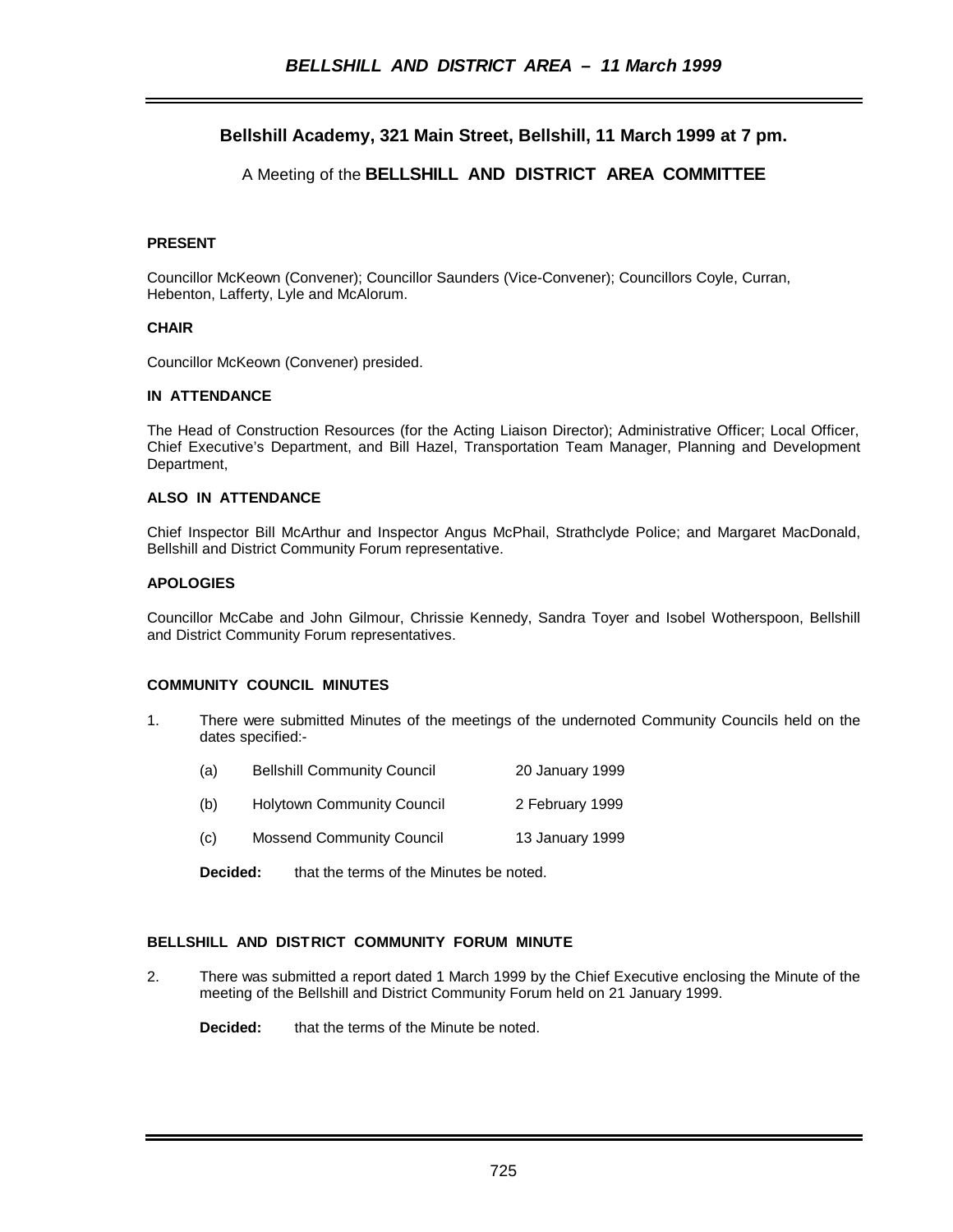### **BELLSHILL AREA SAFETY INITIATIVE - MINUTES**

- 3. There was submitted a report dated 1 March 1999 by the Chief Executive enclosing the Minute of the meeting of the Bellshill Area Safety Initiative Management Committee held on 12 January 1999.
	- **Decided:** that the terms of the Minute be noted.

# **ROADS SAFETY ISSUES**

- 4. With reference to paragraph 5 of the Minute of the meeting of this Committee held on 4 February 1999, when inter alia it was agreed that a report on road safety issues be brought forward, there was submitted a report (docketed) dated 11 March 1999 by the Director of Planning and Development (1) advising on the Council's responsibilities in relation to road safety issues under the Road Traffic Act 1988, Section 39, and main sources of funding for road safety schemes; (2) listing recently implemented schemes in the Bellshill and District Area; (3) outlining traffic calming measures to reduce the incidence of accidents, and (4) commenting on specific issues raised by Bellshill and District Community Forum relating in particular to speeding, pelican crossings, road maintenance and street lighting on Main Street, Mossend.
	- **Decided:** that the contents of the report be noted.

# **REMIT FROM PLANNING AND DEVELOPMENT COMMITTEE OF 24 FEBRUARY 1999 - THE REPLACEMENT STRUCTURE PLAN FOR GLASGOW AND CLYDE VALLEY**

5. With reference to paragraph 9 of the Minute of the meeting of the Planning and Development Committee held on 13 January 1999, when it was agreed inter alia that the intention of the Director of Planning and Development to hold meetings with community groups/local committees etc., regarding the contents of the replacement structure plan for Glasgow and Clyde Valley be noted, there was submitted a report (docketed) dated March 1999 by the Director of Planning and Development (1) advising on the progress made towards the preparation of a replacement Structure Plan for Glasgow and the Clyde Valley; (2) detailing in an Appendix to the report an abstract of a draft policy framework for the replacement Plan, and (3) advising of the consultation process with community groups.

#### **Decided:**

- (1) that the progress made towards the preparation of a replacement Structure Plan for Glasgow and the Clyde Valley be noted and the current and future involvement of the local community in preparing the plan be welcomed;
- (2) that the report be referred to the Bellshill and District Community Forum for information, and
- (3) that the contents of the report be otherwise noted.

#### **COMMUNITY GRANTS SCHEME**

#### **(1) CONSIDERATION OF APPLICATIONS**

6. With reference to paragraph 7 of the Minute of the meeting of this Committee held on 4 February 1999, there was submitted a report dated 4 March 1999 by the Chief Executive detailing applications for Community Grants continued from that meeting together with new applications.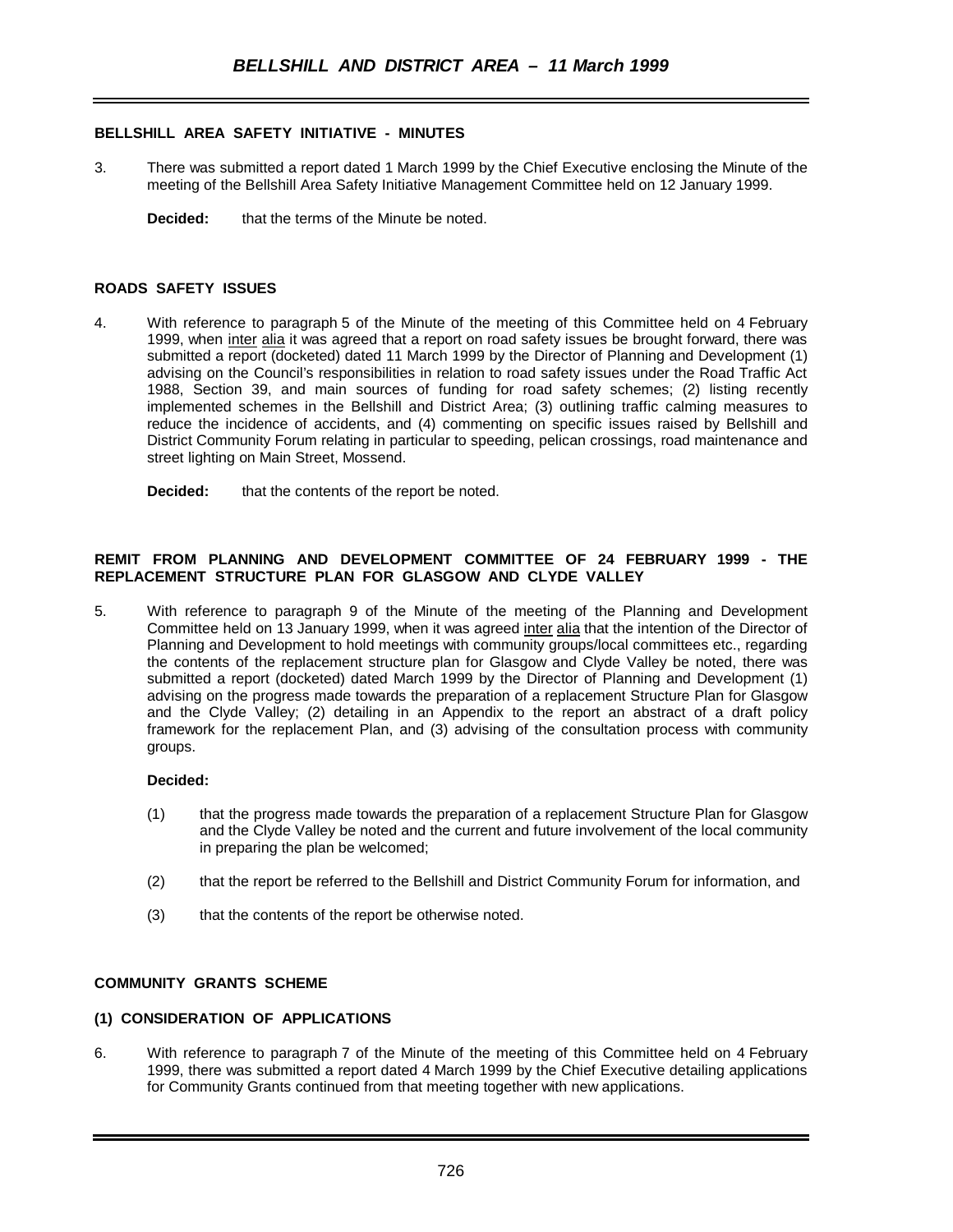| Decided: | that subject to receipt of any outstanding information, the applications for Community |
|----------|----------------------------------------------------------------------------------------|
|          | Grants be dealt with as follows:-                                                      |

# **CONTINUED APPLICATIONS**

| Group:                         | Bellshill Girls' Football Club - CG98/99-663                                                                                                                                             |
|--------------------------------|------------------------------------------------------------------------------------------------------------------------------------------------------------------------------------------|
| <b>Purpose of Application:</b> | To assist with the cost of taking 18 girls and 7 helpers to<br>Dublin at Easter to take part in a week of football tournaments<br>and cultural experiences.                              |
| <b>Grant Requested:</b>        | £700                                                                                                                                                                                     |
| Decision:                      | Grant of £220                                                                                                                                                                            |
| Group:                         | Focus Youth Project, Viewpark - CG98/99-676                                                                                                                                              |
| <b>Purpose of Application:</b> | To assist 4 community organisations with the cost of<br>arranging a local conference in order for the community to<br>voice its current concerns and re-establish a community<br>agenda. |
| <b>Grant Requested:</b>        | £1,465                                                                                                                                                                                   |
| Decision:                      | Grant of £300                                                                                                                                                                            |
| <b>NEW APPLICATIONS</b>        |                                                                                                                                                                                          |
| Group                          | Uddingston and District Homing Club - CG98/99-733                                                                                                                                        |
| <b>Purpose of Application:</b> | To assist with general running costs and upkeep of premises.                                                                                                                             |
| <b>Grant Requested:</b>        | £300                                                                                                                                                                                     |
| Decision:                      | Grant of £200                                                                                                                                                                            |
| Group                          | <b>Bellshill Congregational Church - CG98/99-734</b>                                                                                                                                     |
| <b>Purpose of Application:</b> | To assist with the purchase of games, sports equipment and<br>transport.                                                                                                                 |
| <b>Grant Requested:</b>        | £200                                                                                                                                                                                     |
| Decision:                      | Grant of £200                                                                                                                                                                            |
| Group:                         | Society for the Protection of the Unborn Child, Bellshill<br>Branch - CG98/99-735                                                                                                        |
| <b>Purpose of Application:</b> | To assist with the cost of hall let, purchase of materials and a<br>slide projector.                                                                                                     |
| <b>Grant Requested:</b>        | £1,000                                                                                                                                                                                   |

-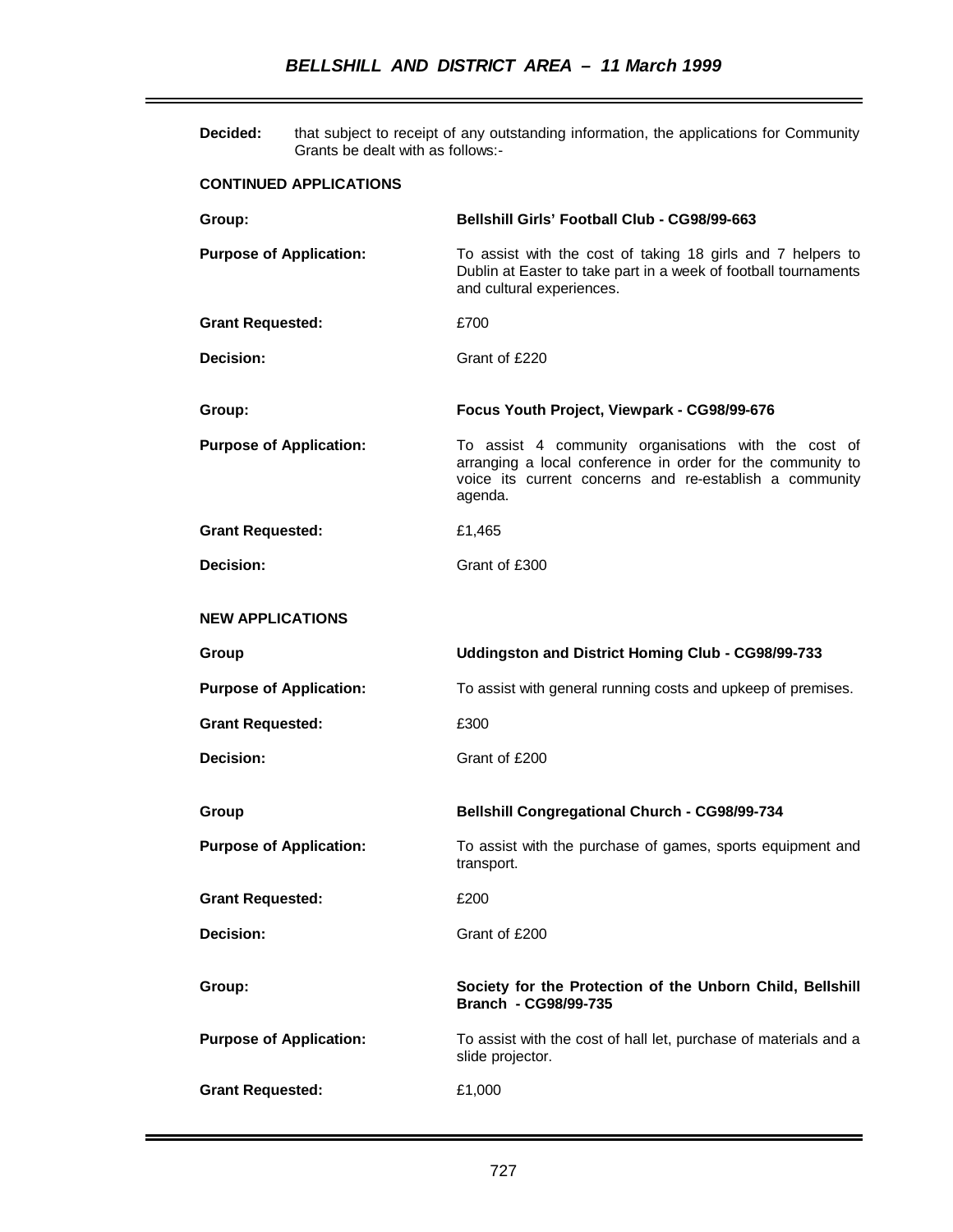| Decision:<br>Group:            | Grant of £490<br>The Point Youth Centre, Mossend - CG98/99-736            |
|--------------------------------|---------------------------------------------------------------------------|
| <b>Purpose of Application:</b> | To assist with the purchase of a computer/printer and internet<br>access. |
| <b>Grant Requested:</b>        | £1,500                                                                    |
| Decision:                      | Consider under Area Allocation 1998/99                                    |
| Group:                         | Tots 'N' Toys - CG98/99-737                                               |
| <b>Purpose of Application:</b> | To assist with the cost of toys and safety equipment.                     |
| <b>Grant Requested:</b>        | £200                                                                      |
| Decision:                      | Grant of £50                                                              |
| Group:                         | Bellshill Salvation Army Senior Band - CG98/99-738                        |
| <b>Purpose of Application:</b> | To assist with the purchase of music and books.                           |
| <b>Grant Requested:</b>        | £600                                                                      |
| Decision:                      | Grant of £357                                                             |
|                                |                                                                           |
| Group:                         | Salvation Army Youth Club - CG98/99-739                                   |
| <b>Purpose of Application:</b> | To assist with start up costs for the drop in centre.                     |
| <b>Grant Requested:</b>        | £350                                                                      |
| Decision:                      | Consider under Area Allocation 1998/99                                    |
| Group:                         | Holytown Elderly Forum - CG98/99-740                                      |
| <b>Purpose of Application:</b> | To assist with the cost of administration.                                |
| <b>Grant Requested:</b>        | £100                                                                      |
| Decision:                      | Grant of £100                                                             |
| Group:                         | Holy Family Church Hall Committee - CG98/99-741                           |
| <b>Purpose of Application:</b> | To assist with the purchase of kitchen equipment and<br>crockery.         |
| <b>Grant Requested:</b>        | £400                                                                      |

÷.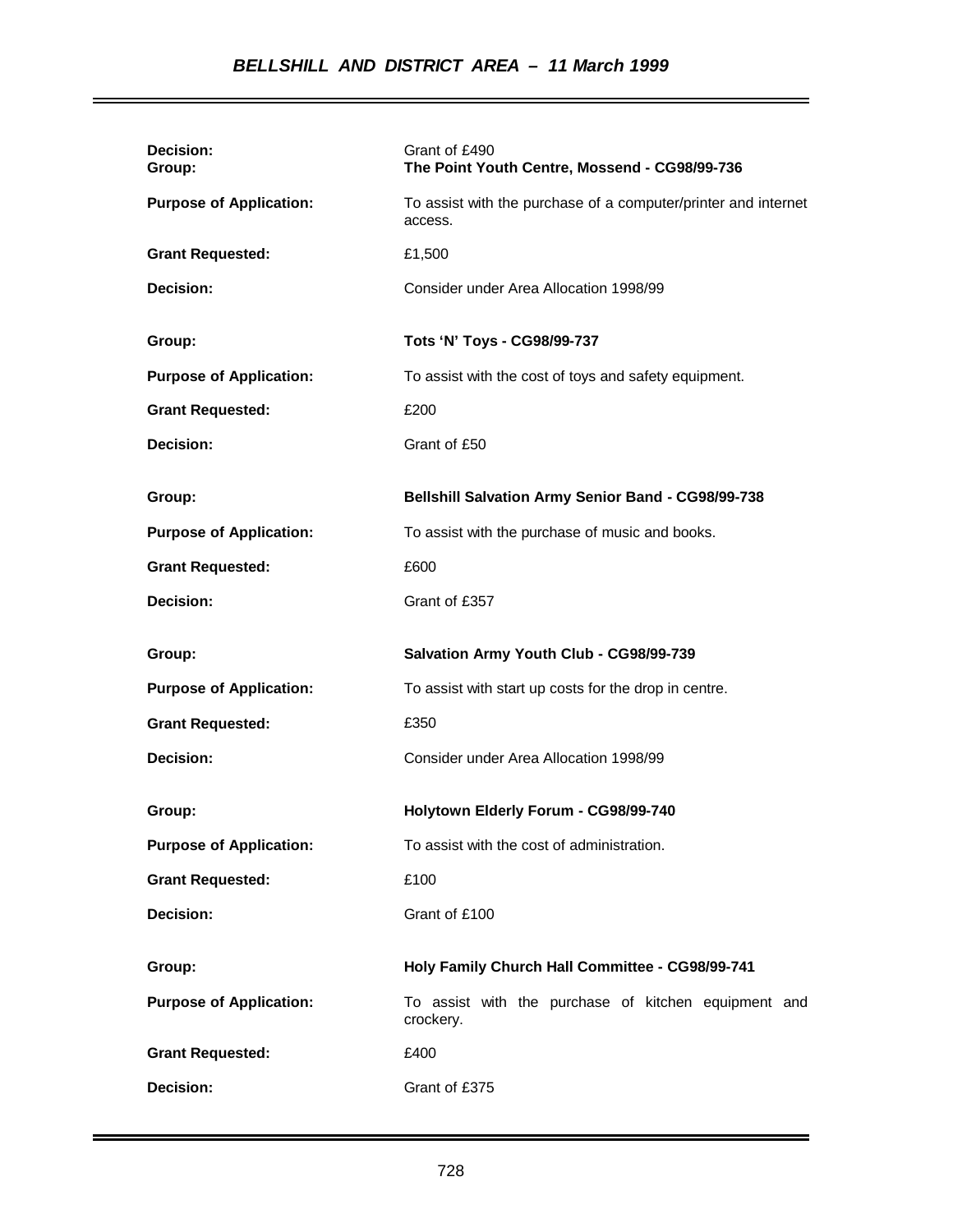í.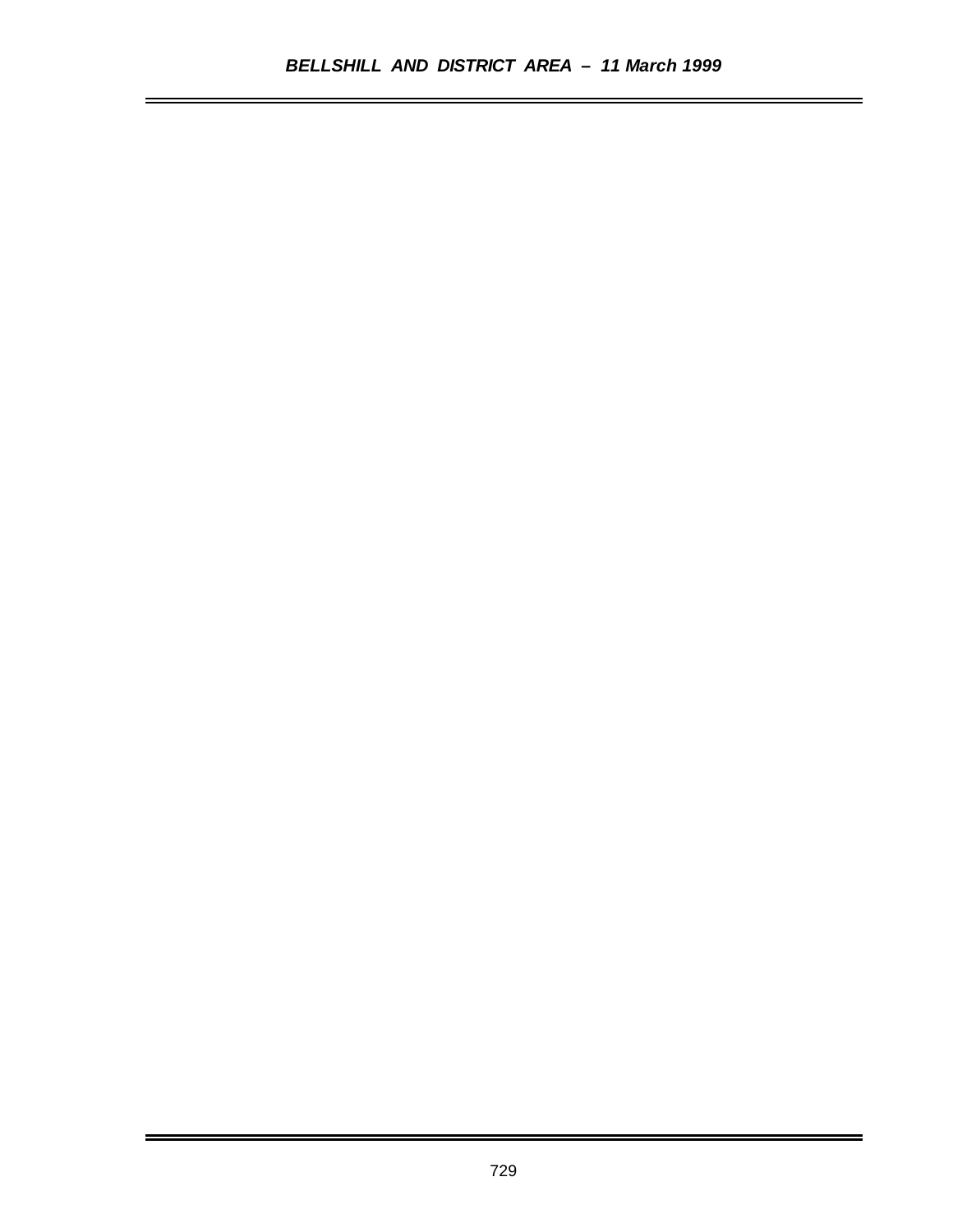| Group:                         | Christ the King PTA, Holytown - CG98/99-795                                                                        |
|--------------------------------|--------------------------------------------------------------------------------------------------------------------|
| <b>Purpose of Application:</b> | To assist with the cost of painting games on the playground.                                                       |
| <b>Grant Requested:</b>        | £200                                                                                                               |
| Decision:                      | Grant of £200                                                                                                      |
| Group:                         | Viewpark Thistle AFC - CG98/99-796                                                                                 |
|                                |                                                                                                                    |
| <b>Purpose of Application:</b> | To assist with the purchase of football strips and equipment.                                                      |
| <b>Grant Requested:</b>        | £500                                                                                                               |
| Decision:                      | Grant of £500                                                                                                      |
| Group:                         | Holytown Senior Citizens - CG98/99-797                                                                             |
| <b>Purpose of Application:</b> | To assist with the cost of outings and dinners.                                                                    |
| <b>Grant Requested:</b>        | £300                                                                                                               |
| Decision:                      | Grant of £300                                                                                                      |
|                                |                                                                                                                    |
| Group:                         | Holytown Historical Society - CG98/99-798                                                                          |
| <b>Purpose of Application:</b> | To assist with the cost of printing a book "In Memory of The<br>Fallen of Holytown and New Stevenson 1914 - 1918". |
| <b>Grant Requested:</b>        | £200                                                                                                               |
| Decision:                      | Grant of £200                                                                                                      |
| Group:                         |                                                                                                                    |
|                                | Holy Family Primary School Board, Mossend -<br>CG98/99-799                                                         |
| <b>Purpose of Application:</b> | To assist with the cost of "Enterprise Topic" project for<br>Primary 6/7 pupils.                                   |
| <b>Grant Requested:</b>        | £100                                                                                                               |
| Decision:                      | Grant of £100                                                                                                      |
| Group:                         | Sacred Heart St Vincent De Paul - CG98/99-800                                                                      |
| <b>Purpose of Application:</b> | To assist with the Society's programming costs.                                                                    |
| <b>Grant Requested:</b>        | Any Award                                                                                                          |

÷.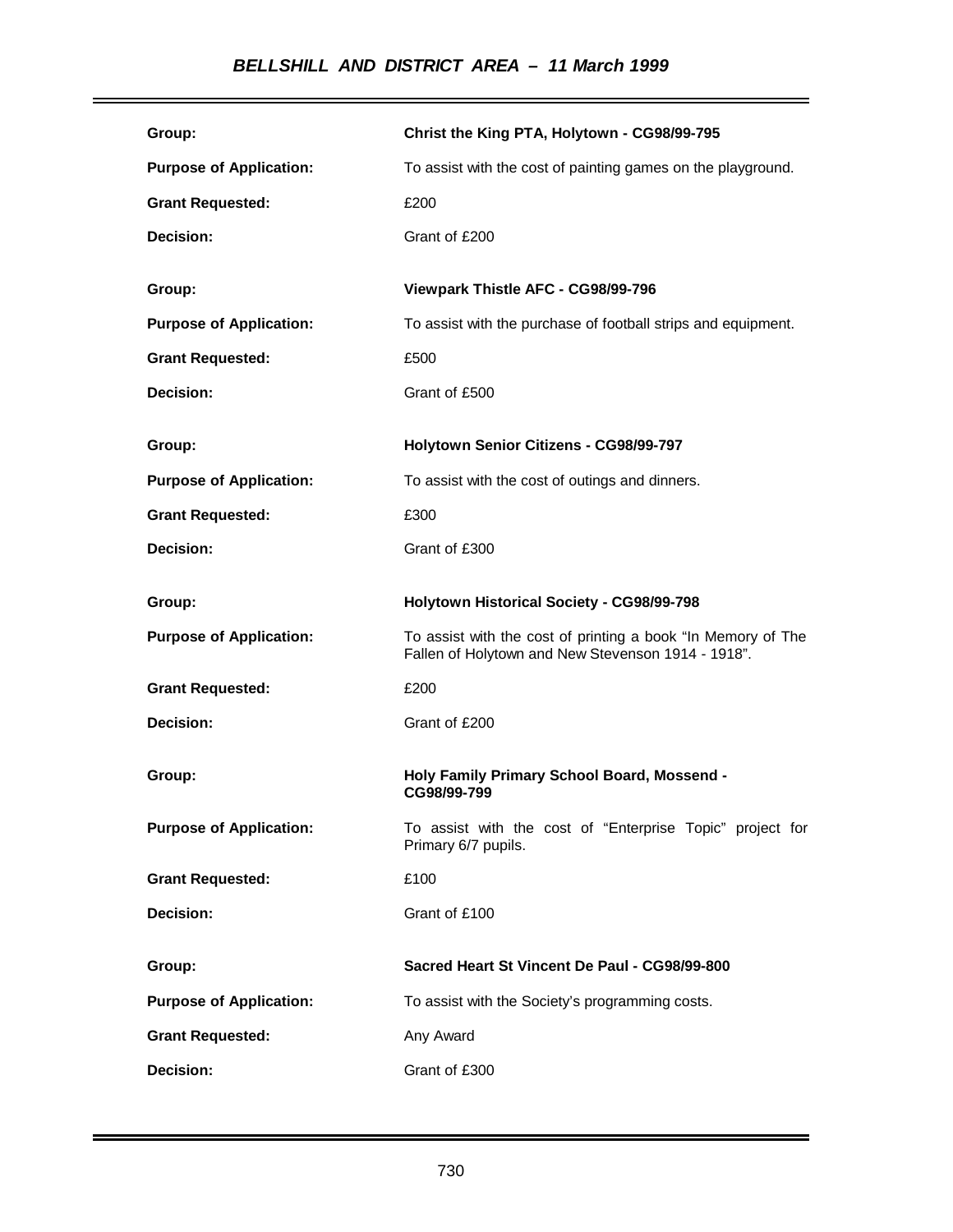| Group:                         | EU Playgroup, Mossend - CG98/99-801                                         |
|--------------------------------|-----------------------------------------------------------------------------|
| <b>Purpose of Application:</b> | To assist with the cost of hall fees for the year.                          |
| <b>Grant Requested:</b>        | £500                                                                        |
| Decision:                      | Grant of £160                                                               |
| Group:                         | <b>Bellshill West Church Senior Citizens Group -</b><br>CG98/99-808         |
| <b>Purpose of Application:</b> | To assist with the cost of outings, speakers, entertainment<br>and lunches. |
| <b>Grant Requested:</b>        | £200                                                                        |
| Decision:                      | Grant of £200                                                               |
| Group:                         | Fallside Action Group - CG98/99-809                                         |
| <b>Purpose of Application:</b> | To assist with the cost of developing a business plan.                      |
| <b>Grant Requested:</b>        | £600                                                                        |
| Decision:                      | Grant of £600                                                               |
| Group:                         | St Gerard's Primary School Board - CG98/99-849                              |
| <b>Purpose of Application:</b> | To assist with the purchase of guitars for the guitar club.                 |
| <b>Grant Requested:</b>        | £250                                                                        |
| Decision:                      | Grant of £125                                                               |
| Group:                         | Sportscene Youth Club - CG98/99-850                                         |
| <b>Purpose of Application:</b> | To assist with the purchase of equipment and strips.                        |
| <b>Grant Requested:</b>        | £400                                                                        |
| <b>Decision:</b>               | Grant of £120                                                               |
| Group:                         | Hattonrigg Senior Citizens Lunch Club - CG98/99-851                         |
| <b>Purpose of Application:</b> | To assist with the purchase of a bingo machine.                             |
| <b>Grant Requested:</b>        | £190                                                                        |
| <b>Decision:</b>               | Grant of £185                                                               |

ī.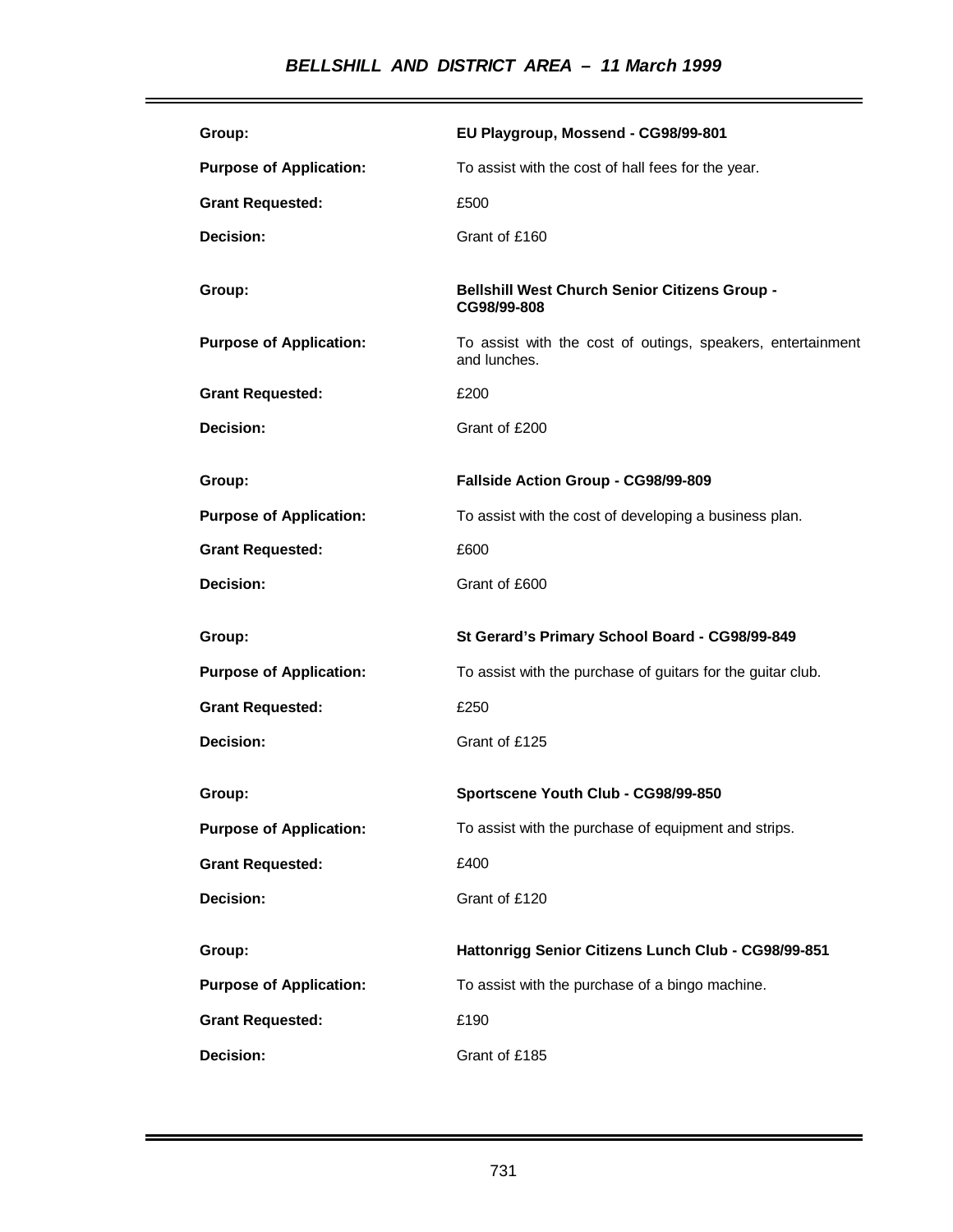| Group:                         | Bellshill Athletic FC - CG98/99-852                                                                         |
|--------------------------------|-------------------------------------------------------------------------------------------------------------|
| <b>Purpose of Application:</b> | To assist with the cost of upgrading the dressing room<br>building.                                         |
| <b>Grant Requested:</b>        | £500                                                                                                        |
| Decision:                      | Grant of £210                                                                                               |
| Group:                         | 'The Gym' Bellshill Boys Club - CG98/99-853                                                                 |
| <b>Purpose of Application:</b> | To assist with the cost of equipment and benches.                                                           |
| <b>Grant Requested:</b>        | £1,000                                                                                                      |
| Decision:                      | Grant of £100                                                                                               |
| Group:                         | Mossend Boys Club - CG98/99-854                                                                             |
| <b>Purpose of Application:</b> | To assist with the purchase of equipment and strips.                                                        |
| <b>Grant Requested:</b>        | Any Amount                                                                                                  |
| Decision:                      | Grant of £200                                                                                               |
|                                |                                                                                                             |
| Group:                         | Tannochside Senior Citizens Club - CG98/99-855                                                              |
| <b>Purpose of Application:</b> | To assist with the cost of an outing.                                                                       |
| <b>Grant Requested:</b>        | £500                                                                                                        |
| Decision:                      | Grant of £500                                                                                               |
| Group:                         | Locket Yett View Residents Association - CG98/99-862                                                        |
| <b>Purpose of Application:</b> | To assist with start up costs.                                                                              |
| <b>Grant Requested:</b>        | £200                                                                                                        |
| Decision:                      | Grant of £200                                                                                               |
| Group:                         | Tannochside Angling Association - CG98/99-863                                                               |
| <b>Purpose of Application:</b> | To assist with start up costs for the youth section and the<br>purchase of equipment eg rods and reels etc. |
| <b>Grant Requested:</b>        | £300                                                                                                        |

÷.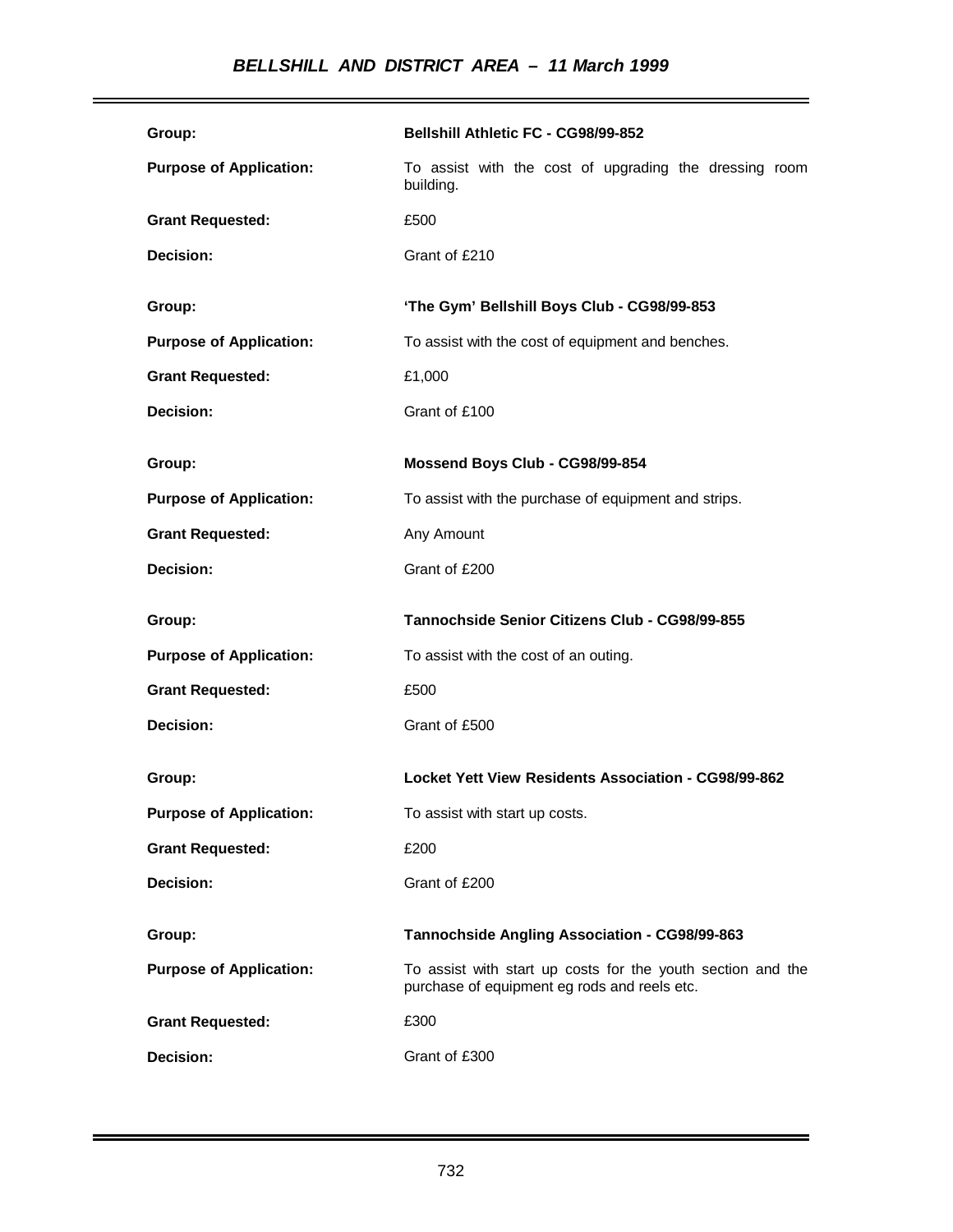| Group:                         | Tannochside Video History Group - CG98/99-865 |
|--------------------------------|-----------------------------------------------|
| <b>Purpose of Application:</b> | To assist with running costs.                 |
| <b>Grant Requested:</b>        | £308.36                                       |
| Decision:                      | Grant of £308.36                              |

# **(2) AREA ALLOCATION 1998/99**

- 7. With reference to paragraph 7 of the Minute of the meeting of this Committee held on 4 February 1999, there was submitted a report dated 11 March 1999 by the Chief Executive (1) intimating the remaining balance of the Area Allocation for 1998/99, and (2) outlining funding proposals for consideration from this budget.
	- **Decided:** that subject to receipt of any outstanding information, the funding applications for Community Grants Scheme Area Allocation be dealt with as follows:-

| <b>Applicant:</b>                  | The Point Youth Centre, Mossend                                                                                     |
|------------------------------------|---------------------------------------------------------------------------------------------------------------------|
| <b>Purpose of Application:</b>     | To assist with the purchase of a computer/printer and internet<br>access.                                           |
| <b>Level of Funding Requested:</b> | £1,500                                                                                                              |
| Decision:                          | Award £1,500                                                                                                        |
| <b>Applicant:</b>                  | <b>Salvation Army Youth Club</b>                                                                                    |
| <b>Purpose of Application:</b>     | To assist with the purchase of equipment to establish a<br>drop-in facility.                                        |
| <b>Level of Funding Requested:</b> | £350                                                                                                                |
| Decision:                          | Award £350                                                                                                          |
| <b>Applicant:</b>                  | <b>Blue Triangle Housing Association, Viewpark</b>                                                                  |
| <b>Purpose of Application:</b>     | To assist with the provision of home safety/security devices,<br>including CCTV, for Viewpark mother and baby unit. |
| <b>Level of Funding Requested:</b> | £1,462 (Safety items £462 - CCTV £1,000)                                                                            |
| Decision:                          | Award £462.                                                                                                         |